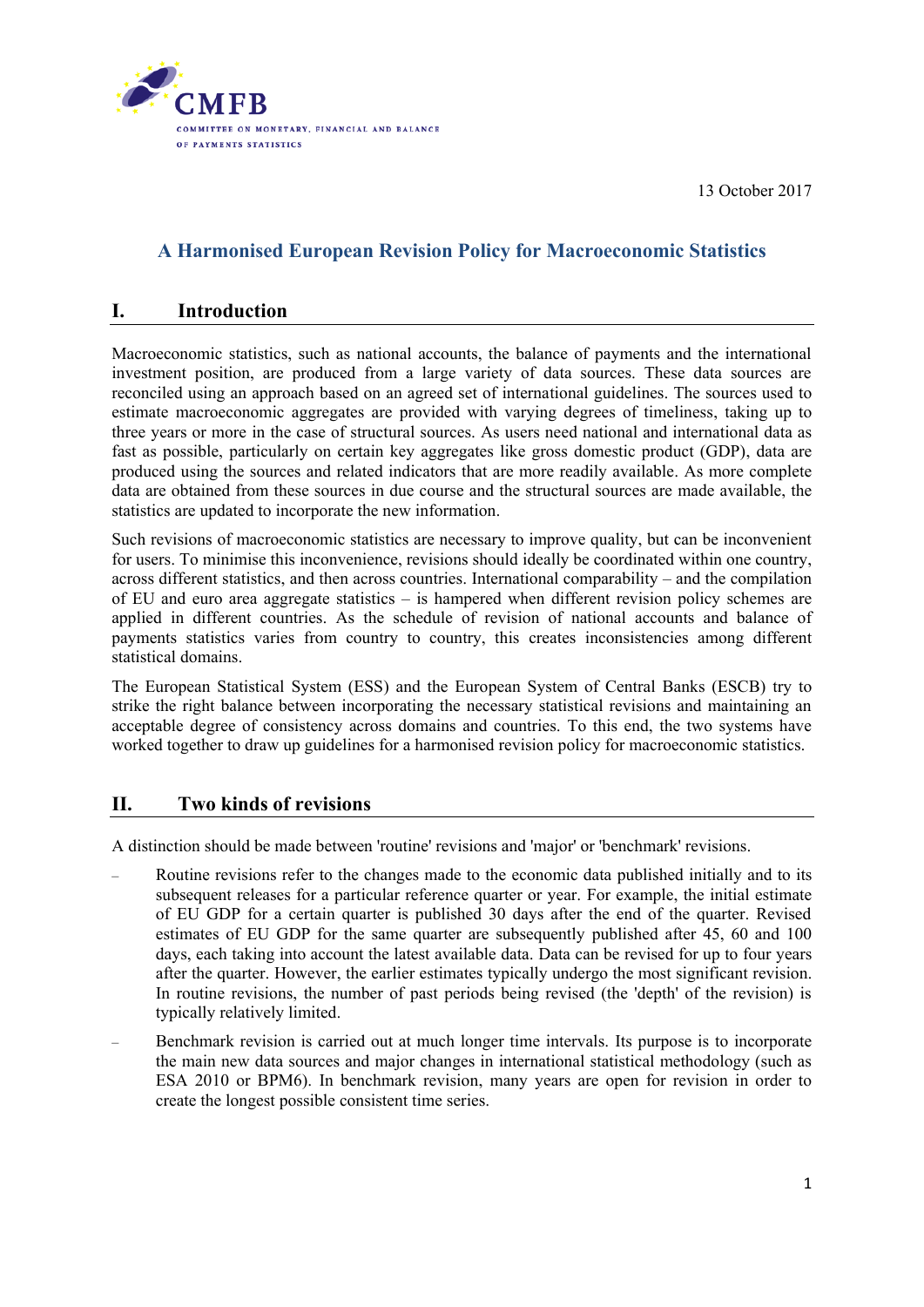## **III. Towards a harmonised European revision policy**

In order to address users' concerns about the lack of coordination of revisions, National Statistical Offices and National Central Banks agreed to gradually implement a common harmonised European revision policy for national accounts and balance of payments statistics. This policy includes differentiated guidelines regarding the timing and depth of revisions of quarterly and annual data. It aims to improve adherence to the twofold principle of alignment between statistical domains at national level and coordinated alignment across countries at EU level.

In addition to source availability, national release calendars also influence and sometimes constrain the design of the common revision policy. This is because national release calendars are determined by national policy needs, as well as by the statistical reporting obligations that exist in the EU. The guidelines also need to be aligned with the schedule of the various administrative uses of national accounts figures, namely the Macroeconomic Imbalances Procedure in the context of the European Semester, gross national income (GNI) for EU budget purposes, and general government deficit and debt figures for fiscal policy.

The harmonised European revision policy for macroeconomic statistics is outlined in the next section. Implementation is now underway and will take some time. The National Statistical Offices and the National Central Banks are not legally bound by this common policy, but voluntarily agree to it and commit to gradually implement it with the aim of delivering more consistent statistics to users. The level of adherence to the guidelines of Member States' revision policies will be monitored regularly.

## **IV. Main characteristics of the harmonised European revision policy**

The harmonised policy applies to the national revision practices of national accounts and balance of payments statistics at both the annual and quarterly frequencies.

# **IV.1 Routine revisions for quarterly data**

Between one and two months after the end of a given quarter, Member States publish the first ('flash') estimates of the main national accounts aggregates, including GDP. Around two months after that quarter, new estimates ('preliminary estimates') of these main aggregates are published, which may revise the flash estimates and contain some additional detail. Finally, around three months after the quarter, a complete set of quarterly national accounts are published, including institutional sector accounts, and quarterly balance of payments data. These estimates could subsequently be revised again in future quarters and years to align them with new annual data.

Quarterly estimates are usually revised retrospectively for up to four years, although the policy allows unlimited revisions in quarter 3.

# **IV.2 Routine revisions for annual data**

The sequence of publications/revisions regarding annual data, in calendar year t, is as follows:

- Quarter 1: First estimate of annual data for year t-1, usually corresponding to the sum of the quarterly figures released;
- Quarter 2: First possible revision of annual data for year t-1 to include revisions of quarters of t-1;
- Quarter 3: First estimate of annual data for year t-1 based on both annual and first available sources;